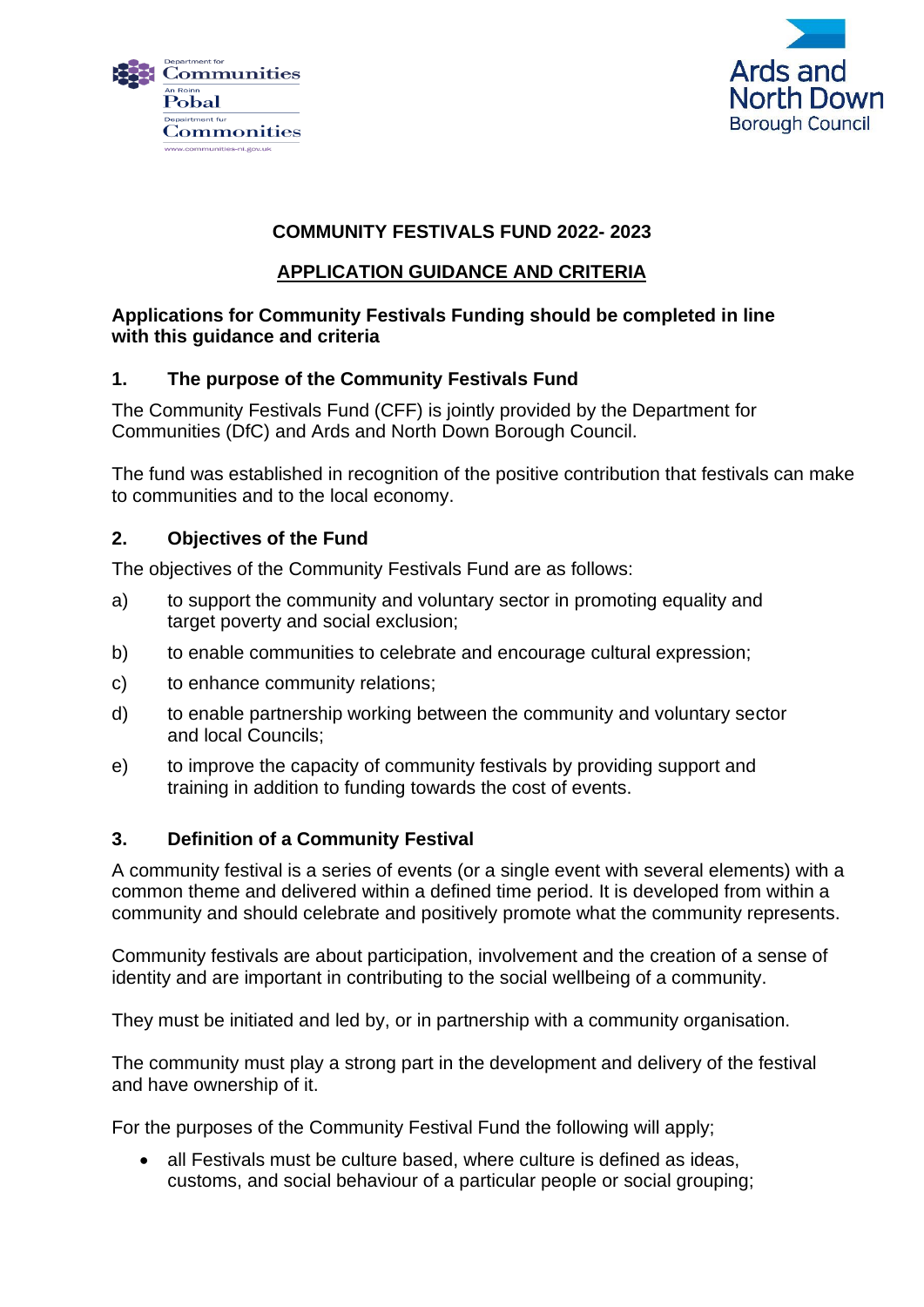- all festivals must demonstrate their commitment to promoting social cohesion, social inclusion, equality of opportunity and good community relations; and
- in this context, 'community' includes communities of interest as well as geography and identity.

# **4. General principles which apply to the Community Festivals Fund**

This is a competitive grants scheme and applications will be determined on the basis of merit.

Applications to this scheme will be open to all festivals that can meet the general principles, objectives and criteria of the scheme irrespective of whether they are established or emerging events.

Festivals will continue to be able to apply to other sources of public support which will add value to the festival.

Festivals should contribute to the promotion of a positive image of Northern Ireland and organisers must take steps to avert anti-social behaviour.

Organisations in receipt of public funding must comply with all statutory obligations regarding the delivery of and access to their events.

Festival organisations will make every effort to increase capacity within the community through e.g. skills training and volunteering.

Festival organisations will be expected to make efforts to maximise income through ticket sales and sponsorship. They should develop a plan to improve their sustainability and reduce reliance on public funding.

It is a prime responsibility of Government to ensure the proper and efficient use of and the accountability of public monies. To this end, festivals will be required to provide relevant supporting information when applying for funding.

Festival organisations will be required to demonstrate the effectiveness and impact of their festival and that public funding is put to good use and shows a positive and measurable impact on the local community or economy.

# **5. Eligibility**

The Community Festival Fund is open to all community and voluntary groups / organisations in the Ards and North Down Borough Council area.

To be eligible to apply, the applicant must met the following minimum requirements:

- Be constitutionally correct and provide appropriate governance documents.
- Be democratically accountable, through regular public meetings, annual general meetings and be managed by a publicly elected committee.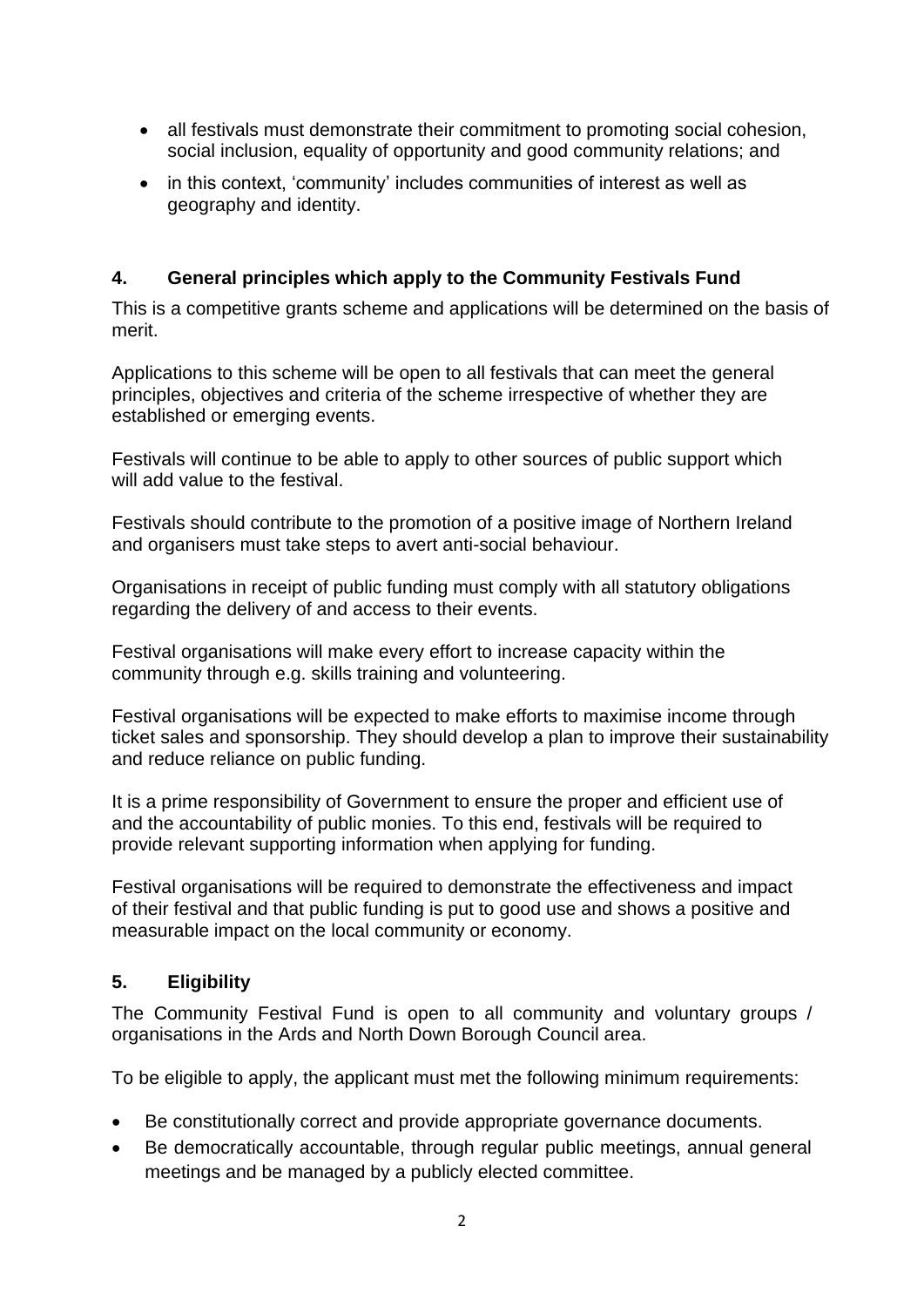- Demonstrates a fair and equitable ethos through the applicants aim and objectives, in accordance with Northern Ireland Act 1998 (Section 75)**.**
- Demonstrates how the festival will improve the quality and capacity of the community**.**

# **6. Community Festival Grant**

The scheme will support three levels of grant: subject to the availability of funding:

- **Local Festival (separate application form)** of up **£1,000** for a local community festival that attracts up to **1500 attendees; (Not including The Platinum Queens Jubilee Celebration / Christmas Festivals)**
- **Neighbourhood Festival**, up to a maximum of **£4,000** attracting between **1,501 - 5,000** attendees from neighbouring areas/towns/villages;
- **Large Scale Festival** up to **£15,000**, at least **three days in duration** and attracting a minimum of **5000 attendees.**

The Neighbourhood and Large festival can include Christmas, although if applied for through these sections, you will **not** be able to apply for the Christmas Festival Fund later this year.

#### **Please note that the above funding does not include Christmas Festivals, this will be advertised later in the year under a separate Community Festival Application.**

This is a competitive process and all grant awards will be determined on the basis of merit, based on the information contained in the application form. Council reserves the right to reduce the maximum amount of funding available if the programme is over subscribed.

# **7. Application Process**

The Community Development Service Unit administers the Community Festival Fund scheme.

Applications to the 2022-2023 Community Festival Fund scheme will open on **21st February 2022.** 

# **The Closing date is 21st March 2022 at 4pm.**

Calls for Community Festival Fund applications will be advertised in the local press and on the Council's website. The Council will also notify those groups/organisations registered on the Community Information Register.

Application forms, guidance notes and criteria will be made available on the Council's website. Copies can also be requested from the Community Development Unit [communitygrants@ardsandnorthdown.gov.uk](mailto:communitygrants@ardsandnorthdown.gov.uk)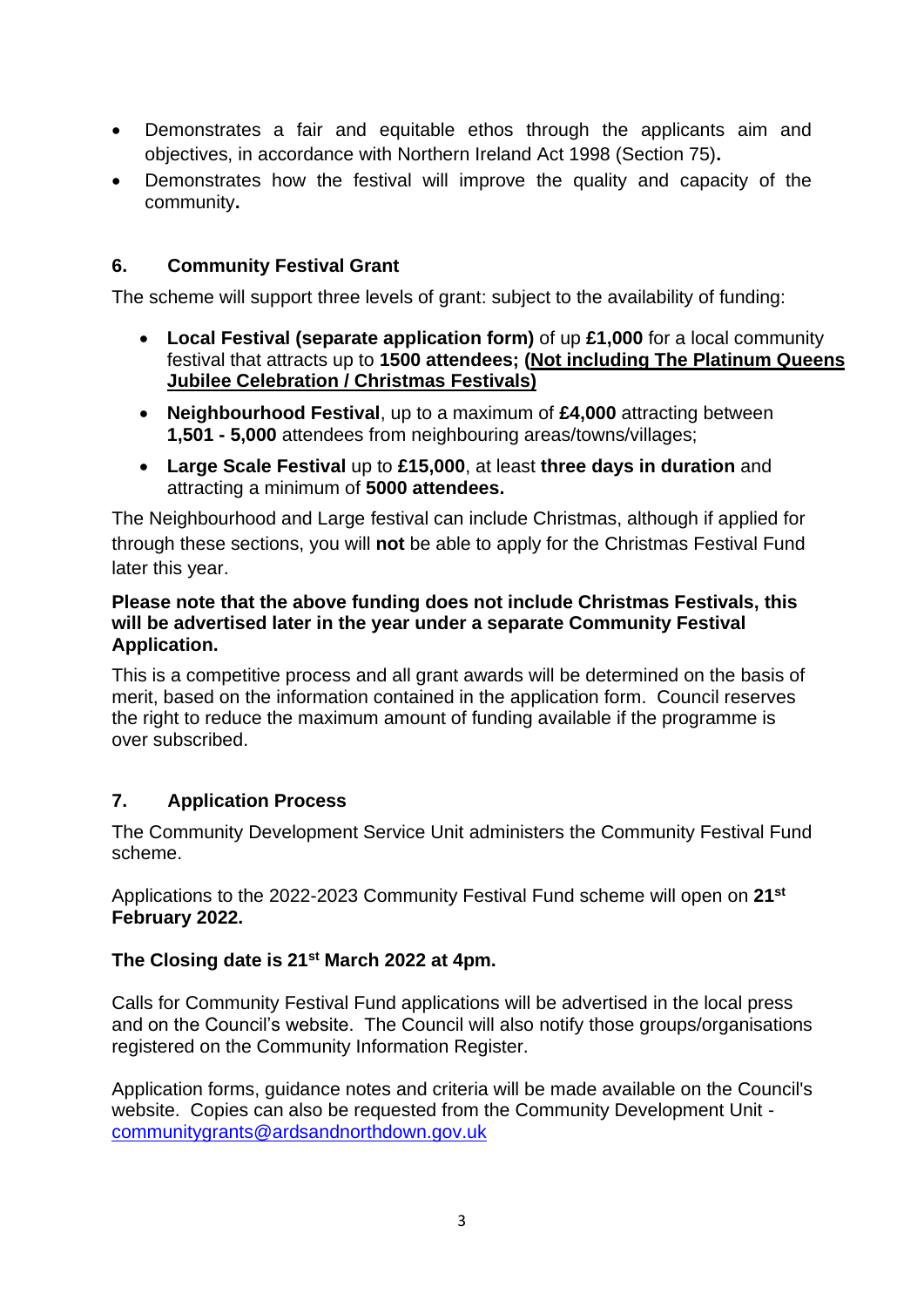Applicants must complete the following sections of the application form

Section 1 - About your group / organisation - To be completed by **all** applicants.

Section 2 - About your festival - To be completed by **all** applicants.

Section 3 - Core Criteria and Costs - To be completed by **all** applicants.

Section 4 - Commemorative events is **only** to be completed if the festival is linked to **a commemorative event.**

Government Funding Database - To be completed by **all** applicants

Council officers **will not** complete application forms on behalf of applicants.

# The **closing date** for applications is **4.00pm** 21st **MARCH 2022. Please submit your application as a PDF document.**

Completed application forms and supporting documentation should be submitted to –

Jonny Blakely Community Development Manager Ards and North Down Borough Council 16 South Street Unit 5 Conway Building Newtownards BT23 4JT

E-mail – [communitygrants@ardsandnorthdown.gov.uk](mailto:communitygrants@ardsandnorthdown.gov.uk)

# **Only one application per group/organisation will be accepted.**

# Please note: **Late or incomplete applications will not be considered**

Following submission of applications:

- All applications received will be acknowledged in writing, within one week of the closing date.
- Eligible and fully completed applications, received by the closing time/date, will be assessed by a grant assessment panel against the criteria outlined.
- Late or incomplete applications will not be scored.
- Applicants should note that Application forms submitted will not be reviewed until after the closing date deadline.
- The recommendations of the assessment panel will be presented to the Community and Wellbeing Committee for consideration/approval.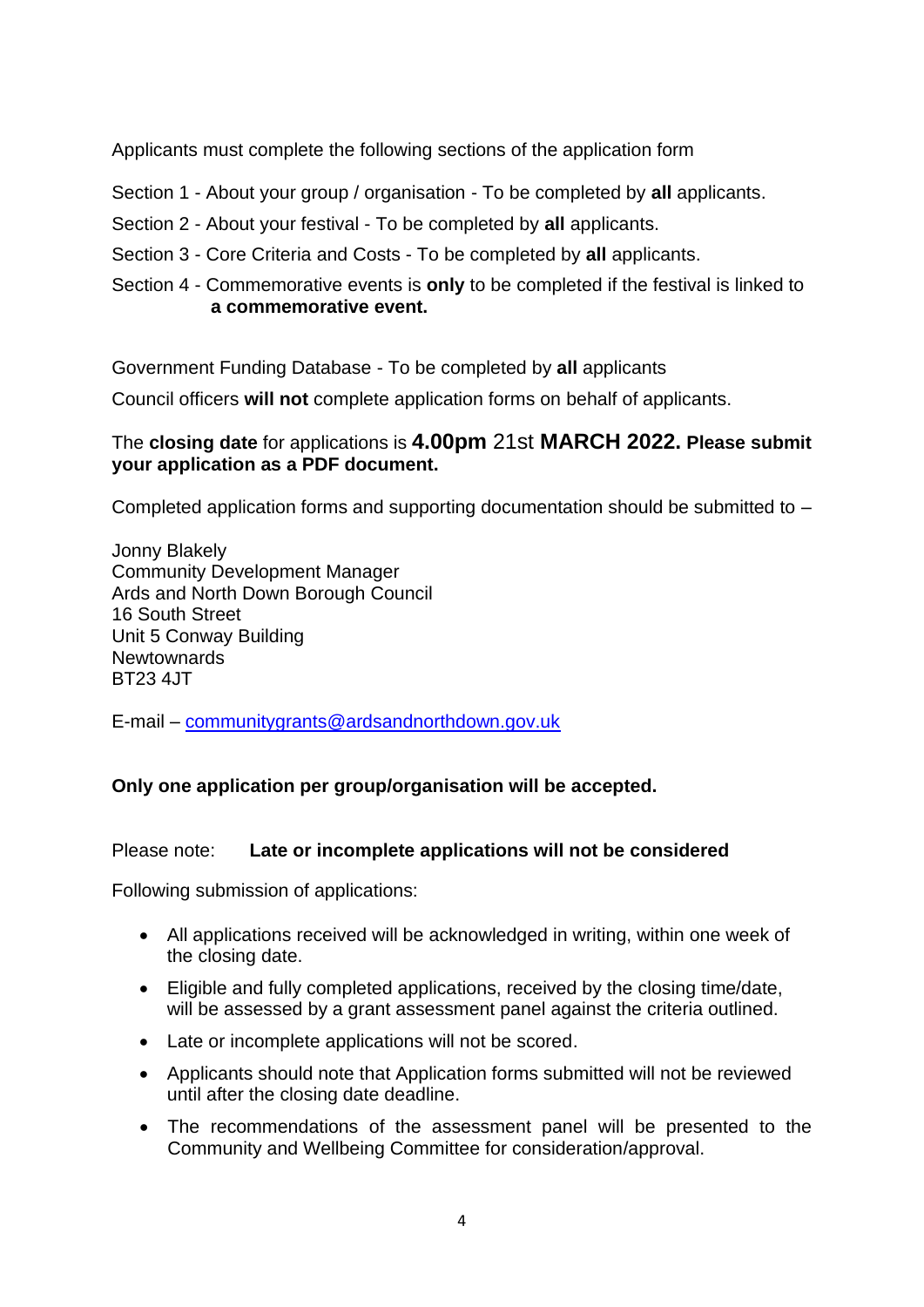## **Important:**

**All grants awarded are subject to the allocation of Central Government funding through the Department for Communities (DfC) to Ards and North Down Borough Council. Letters of Offer to successful applicants will be subject to confirmation of DfC funding.**

### **8. Assessment Criteria**

Applicants must clearly demonstrate how they meet the following criteria:

### **Section 1**

**Eligibility** of the application by completing Section 1 of the Application form - About your group / organisation and the Government Funding Database. **(Question 1-5)**

### **Section 2**

**Purpose, aim, need and benefits** of the Festival by completing Section 2 of the Application form- About your Festival**. Please give a description of what your festival is. (Question 6-13)**

- How many are expected to attend:
- what is the aim of the festival:
- how will it benefit the community;
- demonstrate the need for the festival;
- the expected outcomes of the festival;
- Explores, celebrates and positively promotes cultural traditions

# **Section 3**

Festival organisers will need to demonstrate in Section 3 of the Application form how their event addresses the following **core criteria**. **(Question 14-22)**

- promotes equality and improves community cohesion;
- tackles poverty and social exclusion;
- contributes to building a strong sense of community;
- has strong community participation;
- provides opportunities for people to improve skills or receive training;
- improves community relations; and
- demonstrates value for money.
- Advertising.

Please ensure you cover each of the above core criteria when answering the questions.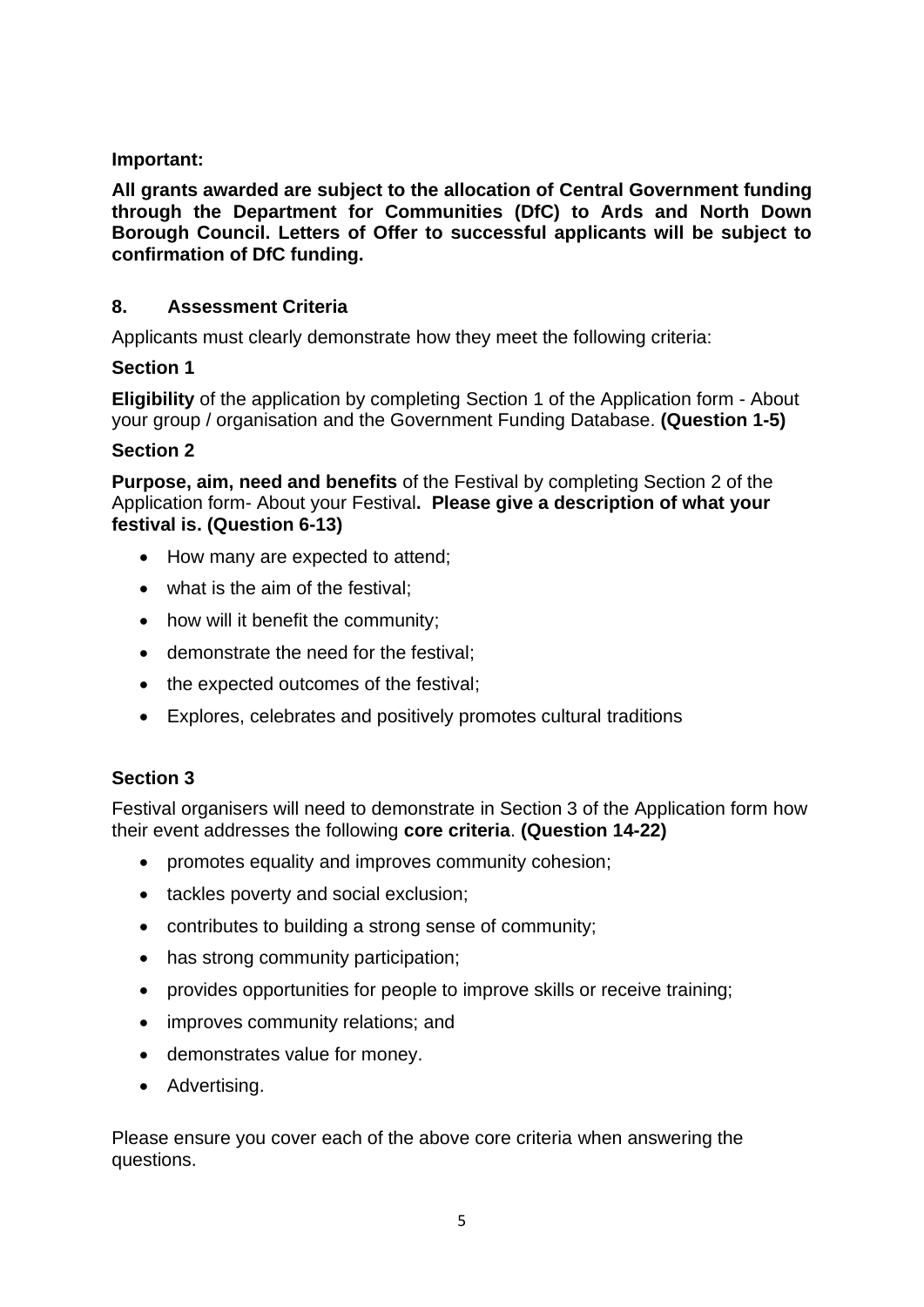# **Section 4**

Only to be completed by those applicants applying for **commemorative events**.

# **A 20% weighting will be applied to:**

i) applications received in respect of festivals taking place in the top 10% of the most deprived wards in the Council area, and

ii) applications received from festivals which will specifically target those who are socially excluded.

# **9. Exclusions**

The Community Festivals Fund will not provide funding for the following activities:

- Individuals
- Political organisations
- festivals taking place outside the Ards and North Down area;
- festivals of a commercial nature, organised to make a profit;
- trade or professional conferences/conventions;
- festivals that are primarily fundraising events, are heavily branded with charity branding or deploy potential sources of income from a festival to a charity;
- awards ceremonies or industry events;
- residential courses and associated events;
- festivals that are social events for an organisation;
- primarily tourism focused events where the organisation cannot demonstrate significant community involvement;
- retrospective festivals/events that have already taken place; and
- festivals/events which conflict with any Council run festival/event.

**Please note that this Application for Community Festivals does not include Christmas Festivals. Christmas Grants will be advertised later in the year under a separate Christmas Festival Application.**

In addition to the above exclusions, examples of eligible and ineligible expenditure are outlined below:

| Eligible expenditure       | Non-eligible expenditure     |
|----------------------------|------------------------------|
| Insurance for the festival | Gratuities, gifts and prizes |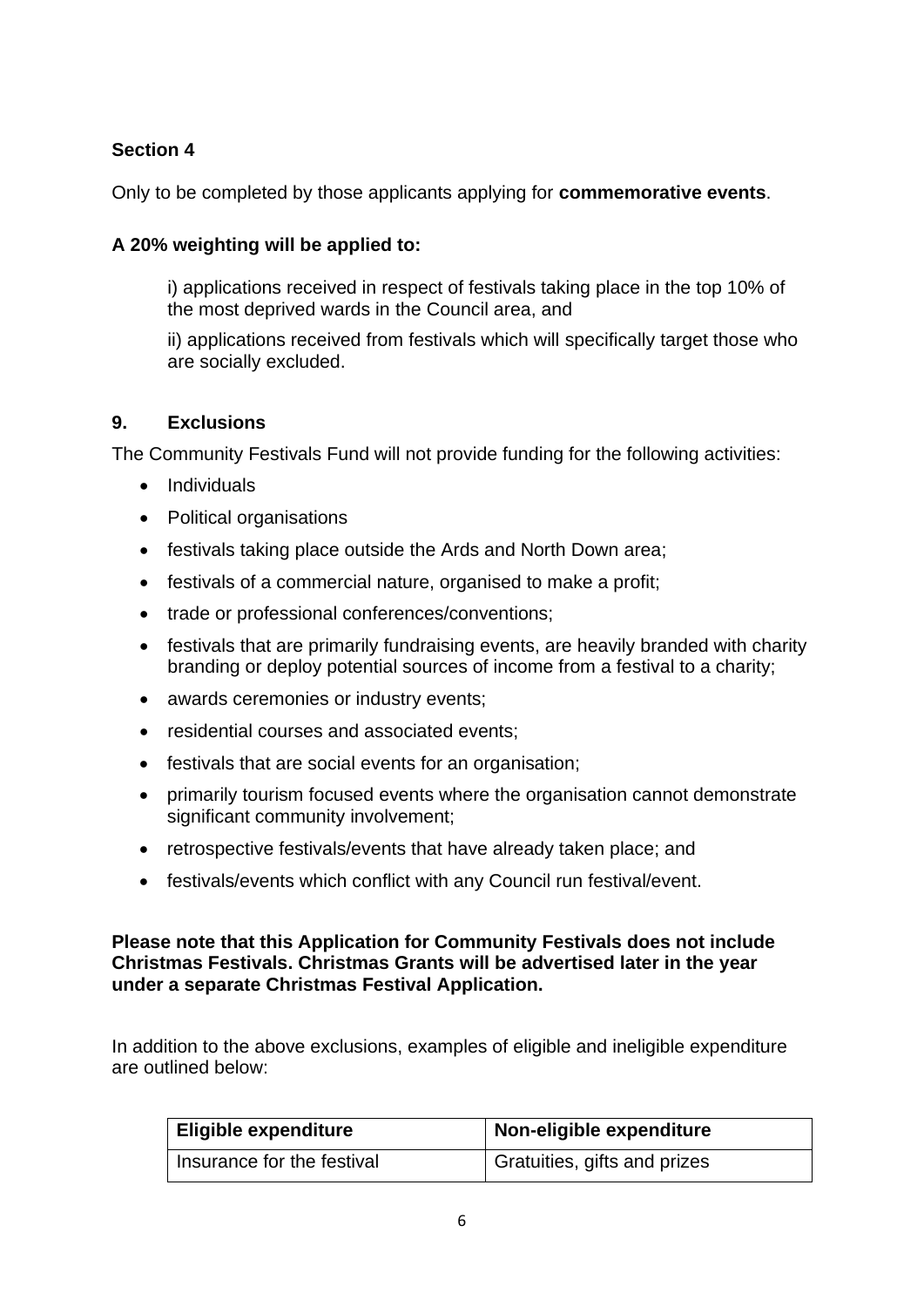| <b>Venue Hire</b>                                                                          | Charitable donations                                                                                |
|--------------------------------------------------------------------------------------------|-----------------------------------------------------------------------------------------------------|
| Entertainment costs -<br>Such as: Bouncy Castles, face<br>painters, balloon modelling etc. | Cash payments unsupported by an<br>appropriate petty cash system or<br>committee expenditure forms. |
| Equipment hire                                                                             | General running costs                                                                               |
| Catering                                                                                   | Any costs not approved by the<br>assessment panel                                                   |
| Advertising and marketing                                                                  | Any costs not in the application form                                                               |
| Printing                                                                                   | Alcohol                                                                                             |
| Administration related to the festival<br>(stationery, postage etc)                        | Staff salaries/Professional fees                                                                    |

Each application will be assessed and scored against the criteria listed in Section 2 and 3.

### **Only one application per group/organisation will be accepted.**

#### **10. Government Funding Database (GFD)**

Ards and North Down Borough Council has adopted the Northern Ireland Executive's Best Practice Principles to reduce bureaucracy through the use of the Government Funding Database. The GFD requires the Council to input details of all successful applicants onto the database.

Applicants are required to set up a profile and upload the following essential information on to the Government Funding Database:

Constitution/Memorandum of Association, List of Office Bearers/Board of Governors, Annual Accounts/Financial Statement

Please submit with your application the supporting documents on the checklist in the application form and the completed declaration confirming the documents are up to date and fit for purpose.

The information entered on to the Government Funders Database can then be shared across funding organisations. All subsequent funders who wish to fund the same voluntary/community organisation can then access this information, rather than applicants providing multiple copies to each funder.

Please contact the Community Development Team if you need any more information on the Government Funding Database*.*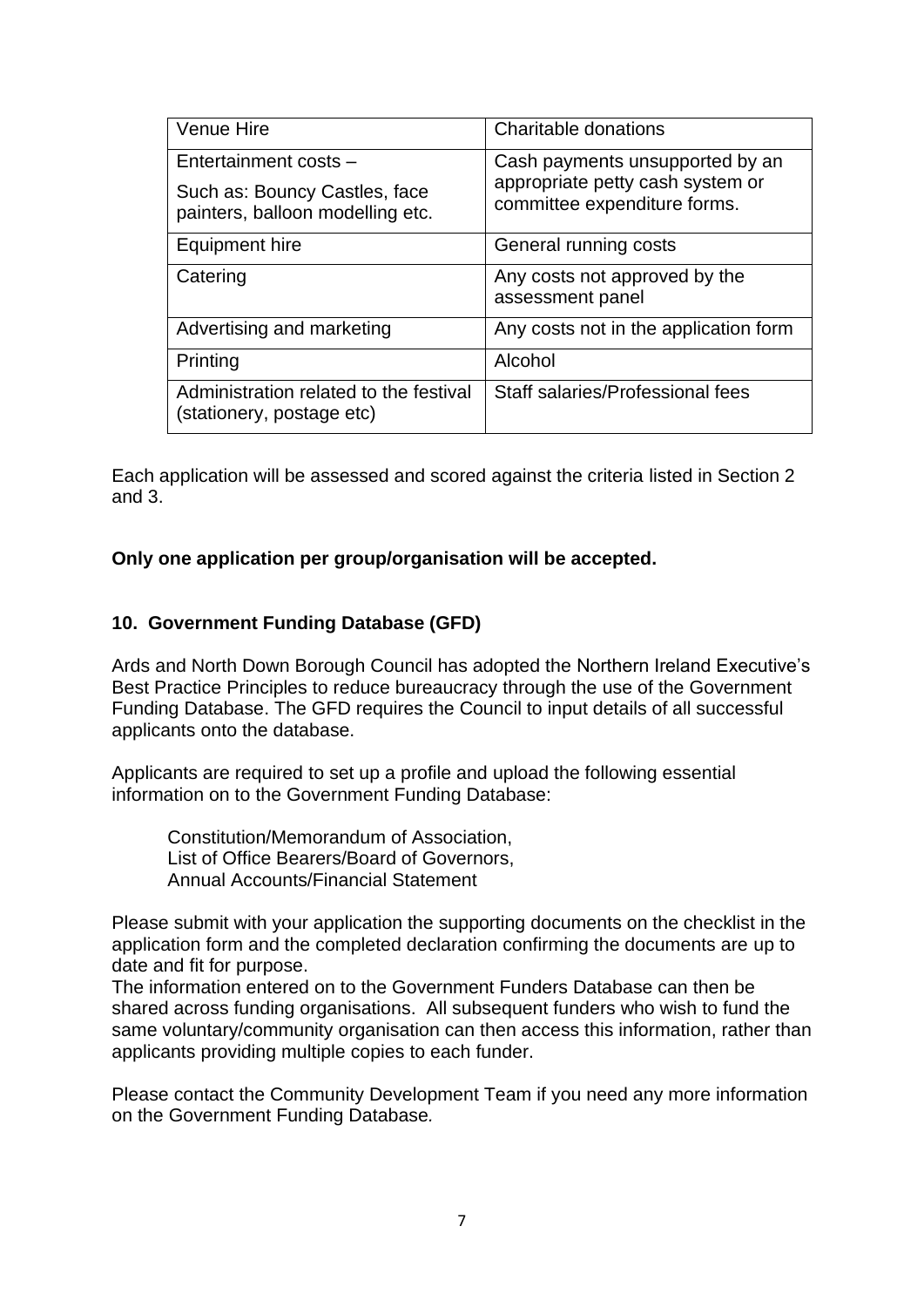## **11. Procedures for making funding award**

- Each application will be assessed and scored against the information provided in the application form only.
- All applicants will be informed in writing of the outcome of the assessment process within three weeks of a decision being approved by Council.
- A Letter of Offer (LoO) will be issued to all successful applicants, outlining the details of the funding and the conditions of the award including adhering to publicity requirement, evaluation and monitoring returns.
- Applicants will be required to sign and accept the LoO within **six** weeks of the date of the LoO. If the signed LoO is not received in this time, the funding offer may be withdrawn.
- The period of funding award will be from 1 April 2022 31 March 2023.
- Advance payments of up to 80% may be paid to the applicant, subject to a written request, submission of recent bank statements and projected cashflow.

# **12. Council Land**

If your application is successful you should be aware that if the festival is to be held on Council land, that appropriate permission must be applied for. To apply for permission please contact the Compliance Section, [gemma.brown@ardsandnorthdown.gov.uk](mailto:gemma.brown@ardsandnorthdown.gov.uk) or telephone 028 91824075.

#### **13. Road Closures**

If your application is successful you should be aware that if a road is to be closed as part of your festival, that appropriate permission must be applied for. To seek further advice and apply for Road Closure permission please contact the Licensing and Regulatory Services Section, [david.brown@ardsandnorthdown.gov.uk](mailto:david.brown@ardsandnorthdown.gov.uk) or telephone 0300 013 3333

#### **For further information please contact:**

Jonny Blakely Community Development Manager Ards and North Down Borough Council 16 South Street Unit 5 Conway Building Newtownards BT23 4JT

Tel: 0300 013 3333